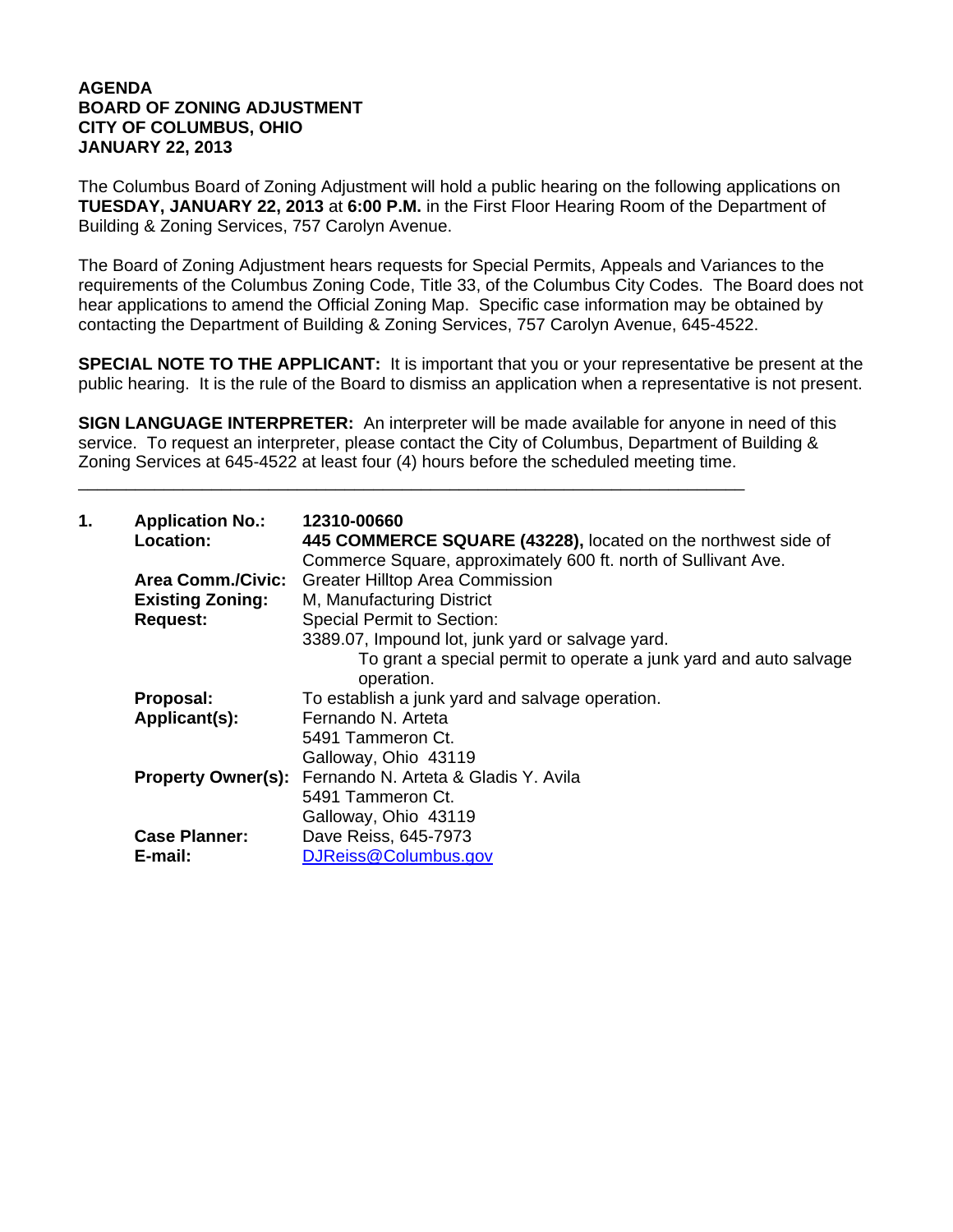| 2. | <b>Application No.:</b><br>Location:<br><b>Area Comm./Civic:</b><br><b>Existing Zoning:</b><br><b>Request:</b> | 12310-00687<br>213 EAST BECK STREET (43206), located<br><b>German Village Commission</b><br>R-2F, Residential District<br>Variance(s) to Section(s):<br>3332.18, Basis of Computing Area.<br>To increase lot coverage from 50% to 55%                                                                               |
|----|----------------------------------------------------------------------------------------------------------------|---------------------------------------------------------------------------------------------------------------------------------------------------------------------------------------------------------------------------------------------------------------------------------------------------------------------|
|    | Proposal:<br>Applicant(s):<br><b>Property Owner(s):</b><br><b>Case Planner:</b><br>E-mail:                     | 3332.28(A), Side Yard Obstruction<br>To allow an air conditioning unit in the side yard.<br>To construct an addition to an existing dwelling.<br>William Hugus Architects, Ltd.<br>Vijay Lyer & Jeffrey A. Smith<br>213 East Beck Street<br>Columbus, Ohio 43206<br>Jamie Freise, 645-6350<br>JFFreise@Columbus.gov |
| 3. | <b>Application No.:</b><br>Location:                                                                           | 12310-00688<br>630 MOHAWK STREET (43206), located on the east side of Mohawk                                                                                                                                                                                                                                        |
|    | <b>Area Comm./Civic:</b><br><b>Existing Zoning:</b><br><b>Request:</b>                                         | Street, apoproximately 207 feet north of Sycamore Street.<br><b>German Village Commission</b><br>R-2F, Residential District<br>Variance(s) to Section(s):<br>3332.26(E), Minimum side yard permitted.<br>To reduce the minimum side yard from 3 feet to 2 feet on each side.                                        |
|    | Proposal:<br>Applicant(s):                                                                                     | To construct a new garage.<br><b>Bill Hugus, Architect</b><br>750 Mohawk Street<br>Columbus, Ohio 43206                                                                                                                                                                                                             |
|    | <b>Property Owner(s):</b>                                                                                      | Honros Family Real Estate, LLC<br>14001 State Route 56 SE<br>Mount Sterling, Ohio 43143                                                                                                                                                                                                                             |
|    | <b>Case Planner:</b><br>E-mail:                                                                                | Dana Hitt, 645-2395<br>DAHitt@Columbus.gov                                                                                                                                                                                                                                                                          |
| 4. | <b>Application No.:</b><br>Location:                                                                           | 12310-00691<br>601 NORTH HIGH STREET (43215), located at the northwest corner of<br>Poplar Street and North High Street                                                                                                                                                                                             |
|    | <b>Area Comm./Civic:</b><br><b>Existing Zoning:</b><br><b>Request:</b>                                         | Victorian Village Commission<br>C-4, Commercial District<br>Variance(s) to Section(s):<br>3312.49, Minimum numbers of parking spaces required.<br>To reduce the minimum number of required automobile parking<br>spaces from 64 to 0.                                                                               |
|    | Proposal:                                                                                                      | To legitimize an existing mixed use development.                                                                                                                                                                                                                                                                    |
|    | Applicant(s):                                                                                                  | Plaza Properties, c/o Jackson B. Reynolds<br>37 West Broad Street<br>Columbus, Ohio 43215                                                                                                                                                                                                                           |
|    | <b>Property Owner(s):</b>                                                                                      | Yukon Plaza, Ltd.<br>3016 Maryland Avenue<br>Columbus, Ohio 43209                                                                                                                                                                                                                                                   |
|    | <b>Case Planner:</b>                                                                                           | Jamie Freise, 645-6350                                                                                                                                                                                                                                                                                              |
|    | E-mail:                                                                                                        | JFFreise@Columbus.gov                                                                                                                                                                                                                                                                                               |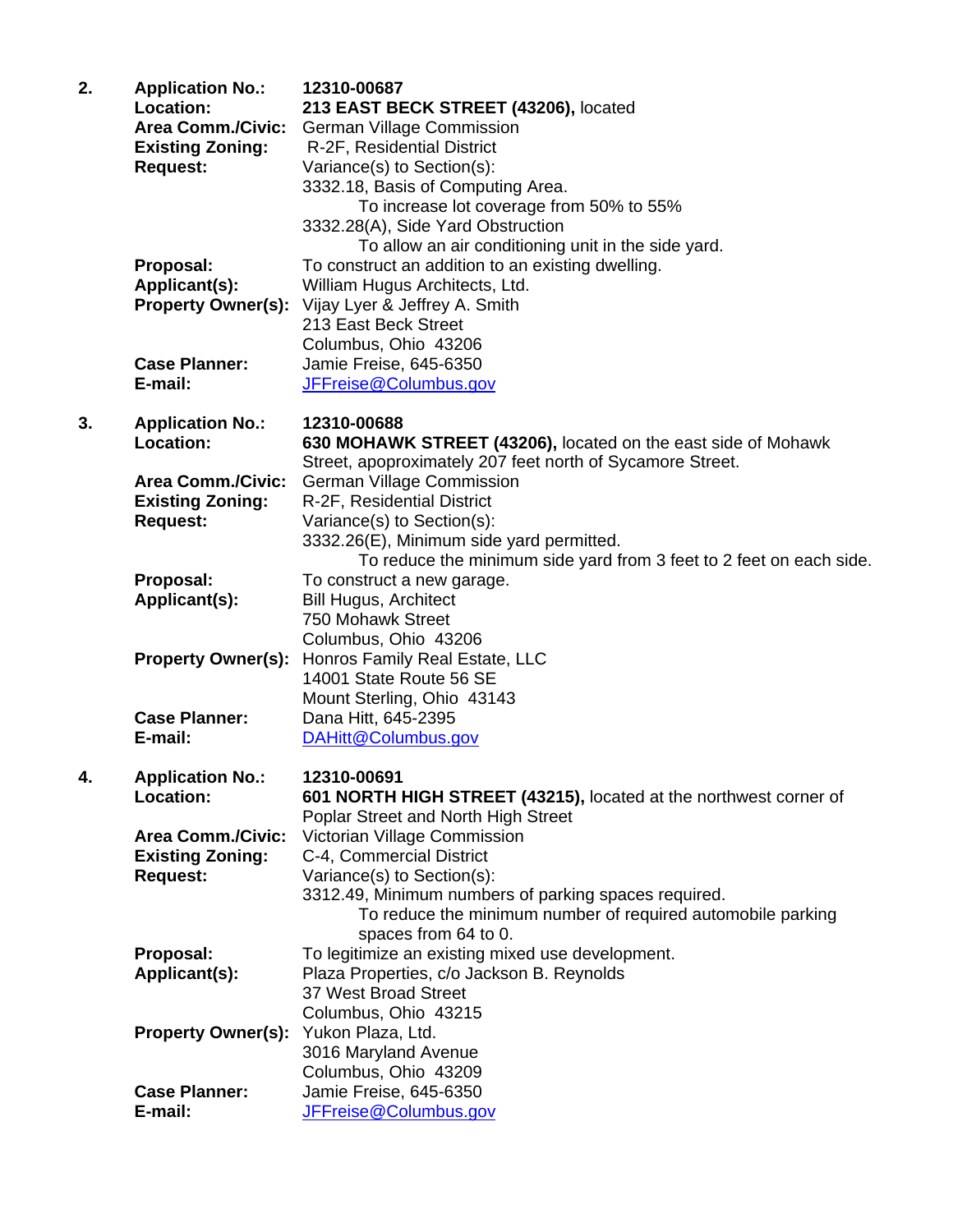| <b>Application No.:</b>   | 12310-00693                                                                  |
|---------------------------|------------------------------------------------------------------------------|
| Location:                 | 40 STEWART AVENUE (43206), located at the northwest corner of City           |
|                           | Park Ave. & Stewart Ave.                                                     |
| <b>Area Comm./Civic:</b>  | <b>German Village Commission</b>                                             |
| <b>Existing Zoning:</b>   | R-2F, Residential District                                                   |
| <b>Request:</b>           | Variances to Sections:                                                       |
|                           | 3312.49, Minimum numbers of parking spaces required.                         |
|                           | To reduce the required number of additional parking spaces from              |
|                           | 50 to 0. (0 existing on-site parking spaces.)                                |
|                           | 3332.27, Rear yard.                                                          |
|                           | To reduce the minimum rear yard from 25% of the total lot area to            |
|                           | 18.6% of the total lot area.                                                 |
| Proposal:                 | To rehabilitate an existing elementary school and re-configure the property. |
| Applicant(s):             | Charissa W. Durst; c/o Hardlines Design Company                              |
|                           | 4608 Indianola Ave.                                                          |
|                           | Columbus, Ohio 43214                                                         |
| <b>Property Owner(s):</b> | <b>Columbus City School District</b>                                         |
|                           | 270 E. State St.                                                             |
|                           | Columbus, Ohio 43215                                                         |
| <b>Case Planner:</b>      | Dave Reiss, 645-7973                                                         |
| E-mail:                   | DJReiss@Columbus.gov                                                         |
|                           |                                                                              |

| 6. | <b>Application No.:</b>   | 12310-00694                                                       |
|----|---------------------------|-------------------------------------------------------------------|
|    | <b>Location:</b>          | 955 WEST FIFTH AVENUE (43212), located on the southeast corner of |
|    |                           | 5th Avenue and Norton Avenue                                      |
|    | <b>Area Comm./Civic:</b>  | 5th by Northwest Area Commission                                  |
|    | <b>Existing Zoning:</b>   | M, Manufacturing District                                         |
|    | <b>Request:</b>           | Variance(s) to Section(s):                                        |
|    |                           | 312.49, Minimum numbers of parking spaces required.               |
|    |                           | To reduce the minimum number of required automobile parking       |
|    |                           | spaces from 102 to 87.                                            |
|    | Proposal:                 | A change of use from retail to residential and a patio addition.  |
|    | Applicant(s):             | Gray B. Gitlitz, Esq.                                             |
|    |                           | 5003 Horizons Drive, Suite 200                                    |
|    |                           | Columbus, Ohio 43220                                              |
|    | <b>Property Owner(s):</b> | Fifth Avenue Design Center, c/o Simon Saberi                      |
|    |                           | 4844 Adele Court                                                  |
|    |                           | Woodland Hills, California 91364                                  |
|    | <b>Case Planner:</b>      | Jamie Freise, 645-6350                                            |
|    | E-mail:                   | JFFreise@Columbus.gov                                             |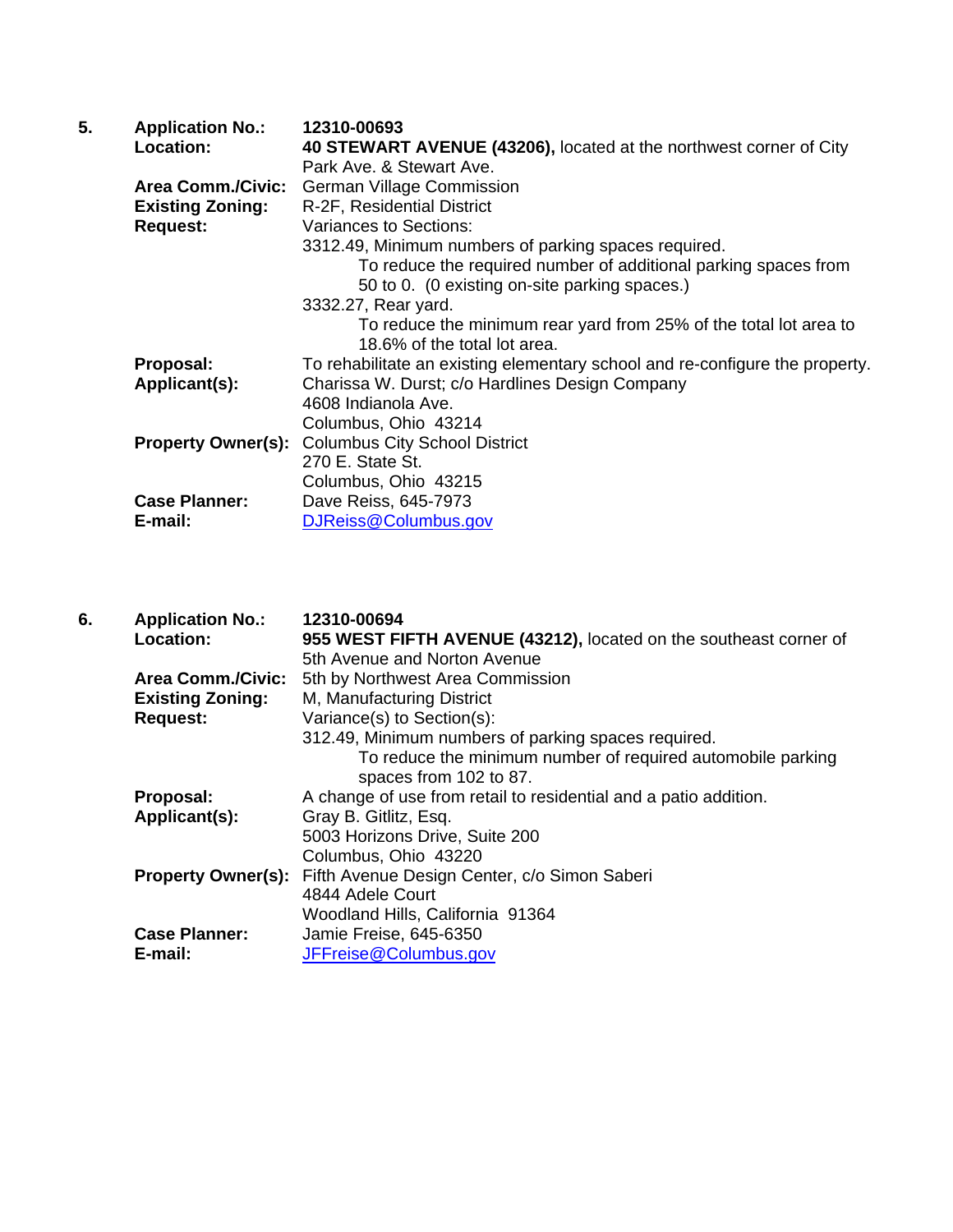| 7. | <b>Application No.:</b><br>Location: | 12310-00696<br>1578 PARSONS AVENUE (43207), located at the southeast corner of                                                                                                                                                                                                                                                                                        |
|----|--------------------------------------|-----------------------------------------------------------------------------------------------------------------------------------------------------------------------------------------------------------------------------------------------------------------------------------------------------------------------------------------------------------------------|
|    | <b>Area Comm./Civic:</b>             | Markison & Parsons Aves.<br>South Side Area Commission                                                                                                                                                                                                                                                                                                                |
|    | <b>Existing Zoning:</b>              | C-4, Commercial District                                                                                                                                                                                                                                                                                                                                              |
|    | <b>Request:</b>                      | Variances to Sections:                                                                                                                                                                                                                                                                                                                                                |
|    |                                      | 3372.604, Setback requirements.                                                                                                                                                                                                                                                                                                                                       |
|    |                                      | To allow parking on the side of a building served by an alley.                                                                                                                                                                                                                                                                                                        |
|    |                                      | 3372.605, Building design standards.<br>To construct a building that is less than 60% of the width of the<br>primary frontage (48.1%) and to not provide 60% of the building<br>elevation along the primary building frontage with clear, untinted<br>window glass between 2 ft. and 10 ft. above the nearest sidewalk<br>and along the secondary frontage for 10 ft. |
|    | Proposal:                            | To construct a new retail store.                                                                                                                                                                                                                                                                                                                                      |
|    | Applicant(s):                        | Timothy Stewart; c/o Hurley & Stewart<br>2800 S. 11th St.                                                                                                                                                                                                                                                                                                             |
|    |                                      | Kalamazoo, Michigan 49009                                                                                                                                                                                                                                                                                                                                             |
|    | <b>Property Owner(s):</b>            | Morey Rotfus; c/o Modern Development Corporation                                                                                                                                                                                                                                                                                                                      |
|    |                                      | 5979 Ulry Rd.<br>Westerville, Ohio 43081                                                                                                                                                                                                                                                                                                                              |
|    | <b>Case Planner:</b>                 | Dave Reiss, 645-7973                                                                                                                                                                                                                                                                                                                                                  |
|    | E-mail:                              | DJReiss@Columbus.gov                                                                                                                                                                                                                                                                                                                                                  |
|    |                                      |                                                                                                                                                                                                                                                                                                                                                                       |
|    |                                      |                                                                                                                                                                                                                                                                                                                                                                       |
| 8. | <b>Application No.:</b><br>Location: | 12310-00699<br>2283 NORTH HIGH STREET (43201), located on the west side of N. High<br>St., approximately 50 ft. south of Oakland Ave.                                                                                                                                                                                                                                 |
|    | <b>Area Comm./Civic:</b>             | <b>University Area Commission</b>                                                                                                                                                                                                                                                                                                                                     |
|    | <b>Existing Zoning:</b>              | C-4, Commercial District                                                                                                                                                                                                                                                                                                                                              |
|    | <b>Request:</b>                      | <b>Variances to Sections:</b>                                                                                                                                                                                                                                                                                                                                         |
|    |                                      | 3312.29, Parking space.                                                                                                                                                                                                                                                                                                                                               |
|    |                                      | To reduce the minimum dimensions of parking spaces from 9 ft. by<br>18 ft. to as little as 8 ft. 4 in. in width and approximately 13 ft. in<br>depth.                                                                                                                                                                                                                 |
|    |                                      | 3312.25, Maneuvering.                                                                                                                                                                                                                                                                                                                                                 |
|    |                                      | To not provide sufficient maneuvering (20 ft.) to access parking<br>spaces from an aisle and to allow maneuvering to partially extended<br>parking spaces numbered 8-14 through the parking space so                                                                                                                                                                  |
|    |                                      | designated.                                                                                                                                                                                                                                                                                                                                                           |
|    |                                      | 3312.49, Minimum numbers of parking spaces.<br>To reduce the required number of additional parking spaces from 3<br>to 0. (There are 14 sub-standard parking spaces provided.)                                                                                                                                                                                        |
|    |                                      | 3312.09, Aisle.                                                                                                                                                                                                                                                                                                                                                       |
|    |                                      | To reduce the minimum aisle width from 17 ft. to 14 ft. (3 ft.).                                                                                                                                                                                                                                                                                                      |
|    | Proposal:                            | To obtain zoning clearance for an existing outdoor patio for a restaurant.                                                                                                                                                                                                                                                                                            |
|    | Applicant(s):                        | Mark Ours; c/o ON Architects, L.L.C.                                                                                                                                                                                                                                                                                                                                  |
|    |                                      | 170 Thurman Ave.<br>Columbus, Ohio 43206                                                                                                                                                                                                                                                                                                                              |
|    | <b>Property Owner(s):</b>            | Eventide, Inc.; Attn.: Susan Martin                                                                                                                                                                                                                                                                                                                                   |
|    |                                      | 135 Waters Mill Circle                                                                                                                                                                                                                                                                                                                                                |
|    |                                      | Alpharetta, Georgia 30022                                                                                                                                                                                                                                                                                                                                             |
|    | <b>Case Planner:</b>                 | Dave Reiss, 645-7973                                                                                                                                                                                                                                                                                                                                                  |
|    | E-mail:                              | DJReiss@Columbus.gov                                                                                                                                                                                                                                                                                                                                                  |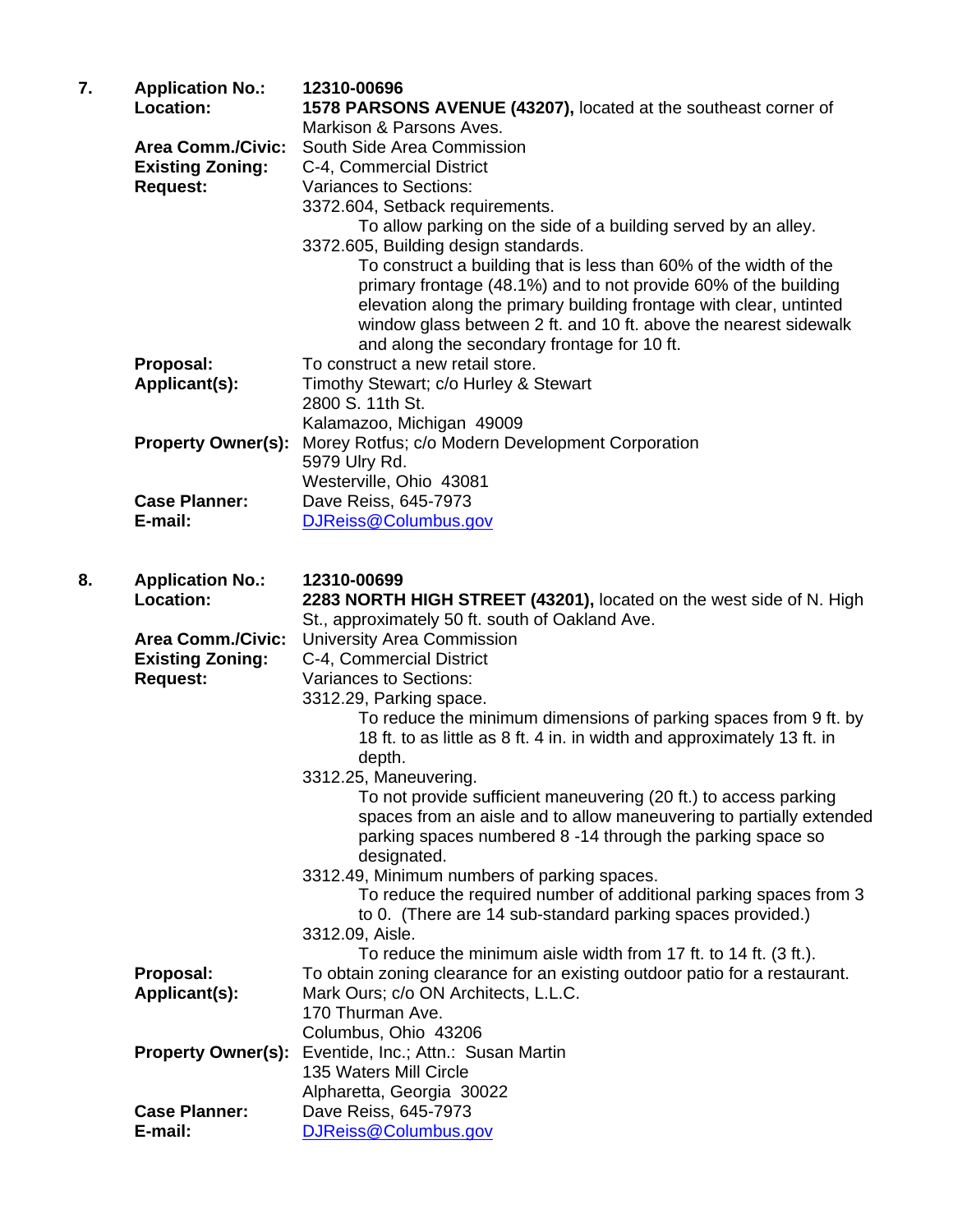| 9.  | <b>Application No.:</b><br>Location:                | 12310-00702<br>3581 CYPRESS CREEK DRIVE (43228), located at the southwest corner<br>of Bigby Hollow St. & Cypress Creek Dr. |
|-----|-----------------------------------------------------|-----------------------------------------------------------------------------------------------------------------------------|
|     | <b>Area Comm./Civic:</b><br><b>Existing Zoning:</b> | None<br>SR, Suburban Residential District                                                                                   |
|     | <b>Request:</b>                                     | Variance to Section:                                                                                                        |
|     |                                                     | 3321.05, Vision clearance.<br>To construct a privacy fence greater than 2-1/2 ft. in height at a 10                         |
|     |                                                     | ft. setback from the right-of-way.                                                                                          |
|     | Proposal:                                           | To construct a 6 ft. tall privacy fence within the required 25 ft. vision                                                   |
|     | Applicant(s):                                       | clearance setback.<br>Kyle L. & Sarah L. Feldman                                                                            |
|     |                                                     | 3581 Cypress Creek Dr.                                                                                                      |
|     |                                                     | Columbus, Ohio 43228                                                                                                        |
|     | <b>Property Owner(s):</b><br><b>Case Planner:</b>   | Same as applicant.<br>Dave Reiss, 645-7973                                                                                  |
|     | E-mail:                                             | DJReiss@Columbus.gov                                                                                                        |
|     |                                                     |                                                                                                                             |
| 10. | <b>Application No.:</b>                             | 12310-00705                                                                                                                 |
|     | Location:                                           | 1815 STELZER ROAD (43219), located on the west side of Stelzer Road,                                                        |
|     | <b>Area Comm./Civic:</b>                            | approximately 356 feet north of Ole Country Lane.<br><b>Northeast Area Commission</b>                                       |
|     | <b>Existing Zoning:</b>                             | R, Rural Residential District                                                                                               |
|     | <b>Request:</b>                                     | Variance(s) to Section(s):                                                                                                  |
|     |                                                     | 3332.38(F), Private garage.<br>To increase the allowable size devoted to garage/carport from 720                            |
|     |                                                     | sq.ft. to 998 sq.ft.                                                                                                        |
|     | Proposal:                                           | To construct a carport in addtion to an existing garage                                                                     |
|     | Applicant(s):                                       | James F. and Sandra B. Holland<br>1815 Stelzer Road                                                                         |
|     |                                                     | Columbus, Ohio 43219                                                                                                        |
|     | <b>Property Owner(s):</b>                           | Applicant                                                                                                                   |
|     | <b>Case Planner:</b><br>E-mail:                     | Jamie Freise, 645-6350<br>JFFreise@Columbus.gov                                                                             |
|     |                                                     |                                                                                                                             |
| 11. | <b>Application No.:</b>                             | 12310-00710                                                                                                                 |
|     | Location:                                           | 730 SOUTH HIGH STREET (43206), located at the northeast corner of<br>South High Street and East Frankfort Street.           |
|     | <b>Area Comm./Civic:</b>                            | <b>Brewery District Commission</b>                                                                                          |
|     | <b>Existing Zoning:</b>                             | R-2F, Residential District                                                                                                  |
|     | <b>Request:</b>                                     | Variance(s) to Section(s):<br>3312.49, Minimum numbers of parking spaces required.                                          |
|     |                                                     | To reduce the minimum number of additional automobile parking                                                               |
|     |                                                     | spaces from 4 to 0 and bicycle parking spaces from 2 to 0.                                                                  |
|     | Proposal:<br>Applicant(s):                          | A change of use from retail to restaurant.<br><b>Thomas Dustin Kotchou</b>                                                  |
|     |                                                     | 602 South 9th Street                                                                                                        |
|     |                                                     | Columbus, Ohio 43206                                                                                                        |
|     | <b>Property Owner(s):</b>                           | <b>Randy Walker</b><br>5602 Riverside Drive                                                                                 |
|     |                                                     | Dublin, Ohio 43017                                                                                                          |
|     | <b>Case Planner:</b>                                | Jamie Freise, 645-6350                                                                                                      |
|     | E-mail:                                             | JFFreise@Columbus.gov                                                                                                       |